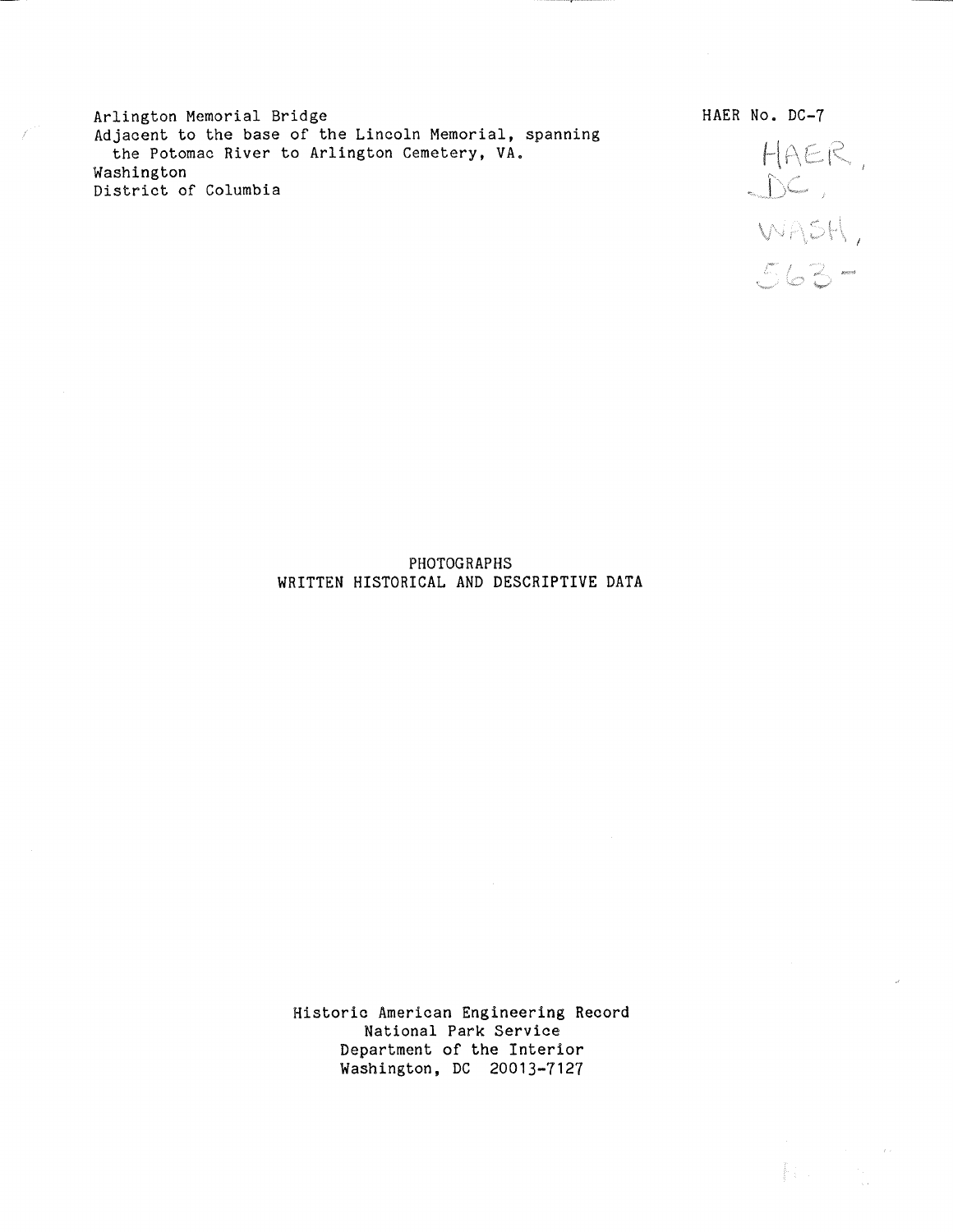#### HISTORIC AMERICAN ENGINEERING RECORD

HAER<br>DC:<br>WASH,<br>563-

ARLINGTON MEMORIAL BRIDGE

### HAER No. DC-7

Location: Adjacent to the base of the Lincoln Memorial, Washington, D.C., spanning the Potomac River to Arlington Cemetery, Arlington, VA.

> UTM: 18/321680/4306600 Quad.: Washington West

Date of

Construction: Designed 1929, Completed 1932

Architects: McKim, Mead and White, New York, New York; William Mitchell Kendall, Designer

Engineer: John L. Nagle, W.J. Douglas, Consulting Engineer, Joseph P. Strauss, Bascule Span Engineer

Contractor: Forty contractors under the supervision of the Arlington Bridge Commission

Present Owner: National Capital Region National Park Service Department of the Interior

Present Use: Vehicular and pedestrian bridge

Significance: As the final link in the chain of monuments which start at the Capitol building, the Arlington Memorial Bridge connects the Mall in Washington, D.C. with Arlington National Cemetery in Virginia. Designed to connect, both physically and symbolically, the North and the South, this bridge, as designed in the Neoclassical style, complements the other monumental buildings in Washington such as the White House, the Lincoln Memorial, and the Jefferson Memorial. Memorial Bridge was designed by William Mitchell Kendall while in the employ of McKim, Mead and White, a prominent architectural firm based in New York City. Although designed and built almost thirty years after the McMillan Commission had been disbanded, this structure reflects the original intention of the Commission which was to build a memorial bridge on this site which would join the North and South.

Historian:

Elizabeth M. Nolin, 1988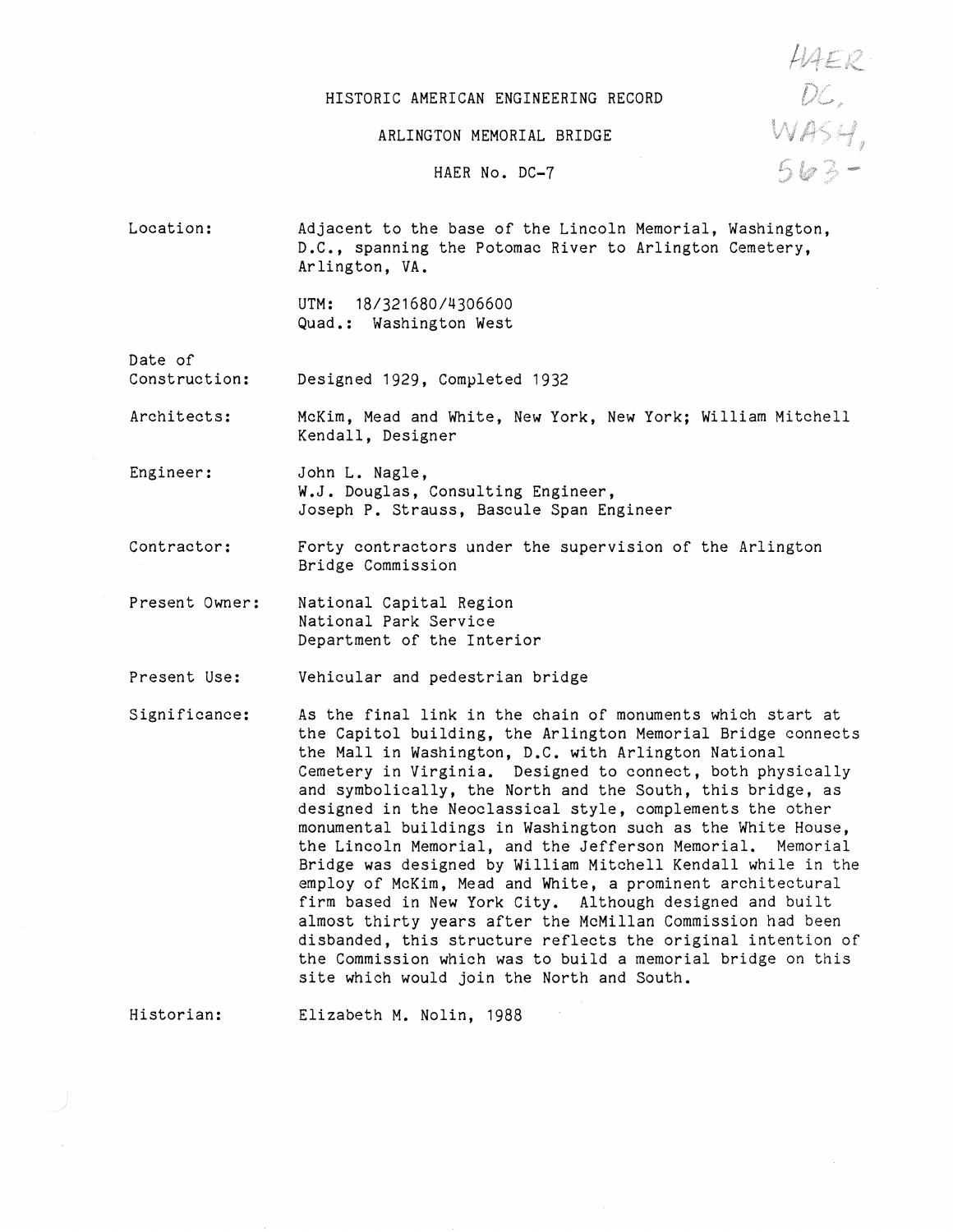The idea of a bridge over the Potomac spans 150 years. The idea was first conceived during President Andrew Jackson's term in office, March 1829 - March 1837. An act passed on July 14, 1832 provided for the purchase of land, the site of the bridge crossing with various acts and executive documents following in 1833, 1834 and 1836. On January 4, 1836, the Washington Globe reported that Congress had passed an act to build a bridge across the Potomac.<sup>1</sup> This action is most likely linked to the fact that during Jackson's second term in office, he laid the cornerstone for a community, Jackson City, on the Virginia shore of the Potomac. With the laying of the cornerstone came a large parade and much excitement regarding the soon thriving suburb of Washington. Bureaucracy plodded along, even in the 1830s. A bridge was never built despite congressional acts and executive orders. Without a bridge, Jackson City was not easily accessible to Washingtonians and within a short time, Jackson City was again a swampy grassland.<sup>2</sup>

There appears to be no further action taken on the bridge until 1851. On July fourth of that year, Daniel Webster addressed a crowd and spoke of President Jackson's dream, perhaps romanticizing it slightly. Webster describes the structure as a bridge with arches of granite stretching across the Potomac from Washington to Virginia, physically and symbolically uniting the North and South.<sup>3</sup> Several subsequent presidents also endorsed plans for a memorial bridge. Studies for a bridge were made, design competitions were  $\mu$ held and various factors were scrutinized, but again, no action was taken. Another movement that had also been going forward during this time period was one to beautify Washington. It was strongly influenced by the change in aesthetics that resulted from the 1876 Centennial Exhibition in Philadelphia, the 1890 Centennial of the founding of the City of Washington and the 1893 Columbian Worlds Fair in Chicago.<sup>5</sup>

David Hoth, The Andrew Jackson Papers, Knoxville, TN. Telephone communication.

<sup>2</sup> Robert V. Remini, Andrew Jackson and the Course of American Democracy, 1833-1845. (New York: Harper and Row, Publishers, 1984), 399.

<sup>3</sup> Bridges - Arlington Memorial 1895-1918, file, Martin Luther King Jr. Public Library, Washingtoniana Room.

<sup>4</sup> Donald Beekman Myer, Bridges and the City of Washington, (Washington: U.S. Commission of Fine Arts, 1974), 17.

5 Connie Foley, River Port and Capital: The Architectural and Natural Landmarks of Washington, (Department of the Interior: 1965), 13.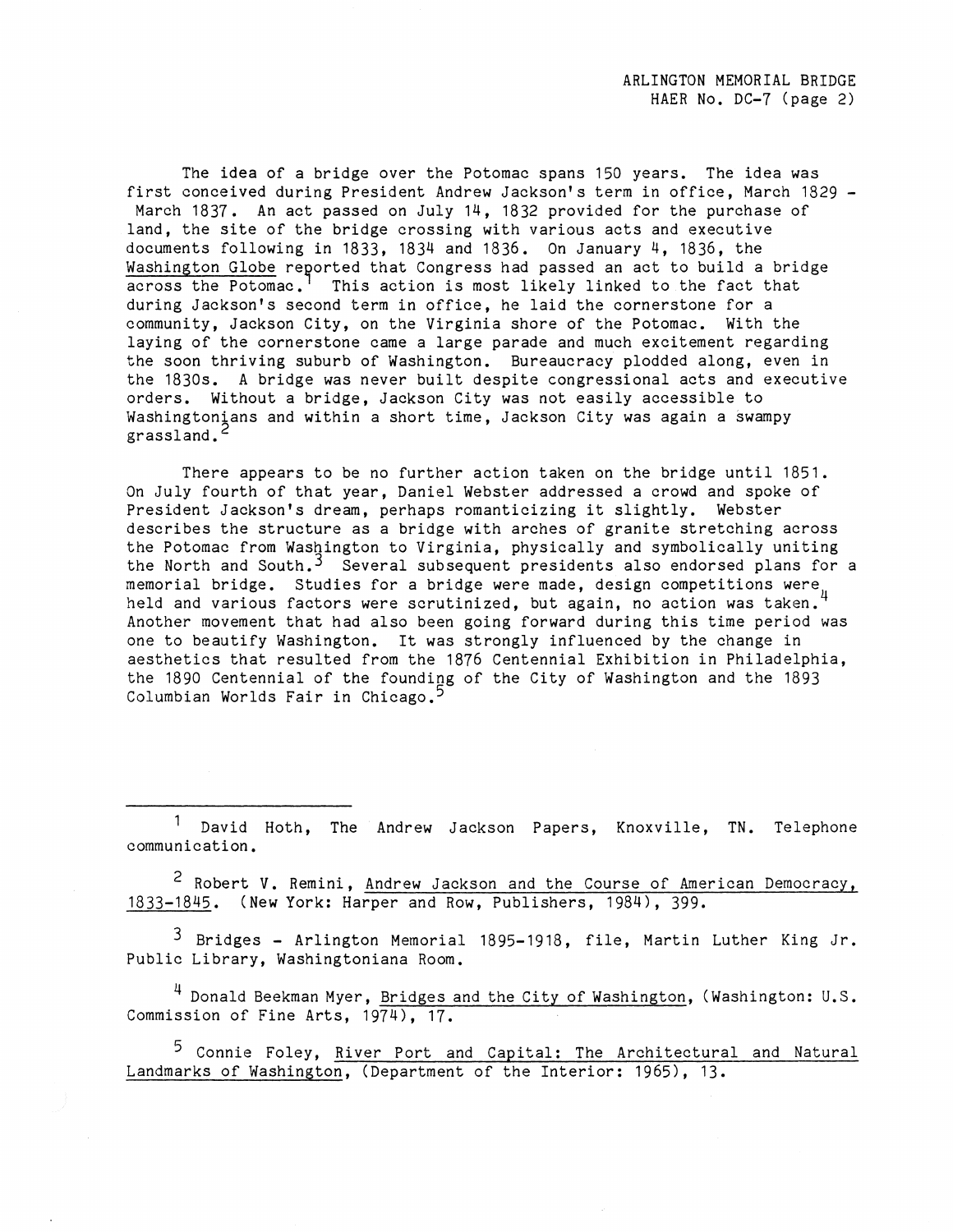A direct result of this wave of interest was the formation of the Senate Park Commission also known as the McMillan Commission.<sup>6</sup> This Commission was established by Senator James McMillan of Michigan, Chairman of the Park Commission on the District of Columbia. Four men were selected by McMillan and assigned to study and report on the present condition of the District's parks.<sup>1</sup> The four men were Frederick Law Olmsted, Jr., Daniel Burnham, Charles McKim, and Augustus St. Gaudens. To better understand the ideas of Pierre L'Enfant, city planner of Washington, and many of the great European designers, the men of the McMillan Commission traveled to Europe. Many of the impressive landscapes such as Villa d'Este<sub>a</sub> Hadrian's Villa, Piazza San Marco, Versaille, and Hampton Court were studied.

"In effect, the Senate Park Commission Plan of 1901, as it came to be known, was an exact revival of L'Enfant's plan of 1791."<sup>9</sup> The models and drawings of the 1901 plan included a bridge and other supporting architectural elements where the Arlington Memorial Bridge and other structures came to be built.<sup>10</sup> Upon McMillans death in 1902, the Park Commission ceased to exist.<sup>11</sup> In 1910, President Taft established a similar Commission through Congress, the National Commission of Fine Arts. Comprised of seven men, the Commission consisted of three architects, a landscape architect, a painter, a sculptor and an art historian/critic.

The Fine Arts Commission acted as executors of the 1901 plan<sup>13</sup> and in 1916 the idea of a memorial bridge came up in their meetings, but it was not until the Armistice Day celebration and dedication of the Tomb of the Unknown Soldier in 1921 that plans actually went ahead for a bridge from Washington to Virginia. Due to an unprecedented traffic jam stretching from Washington to Arlington Cemetery in Virginia, a trip that normally took twenty minutes stretched out to an hour and a half. On this day, President Harding was traveling to the cemetery with some of the members of the Commission of Fine Arts. The day following this fiasco, the Commission decided to act upon this problem by asking Congress for appropriations for a bridge in the vicinity of

6 Norman T. Newton, Design on the Land, (Cambridge, Massachusetts: Belnap/Harvard Press, 1971), 420.

12 ibid, 411.

13 Foley, 13.

<sup>7</sup> Foley, 13.

<sup>8</sup> Newton, 405.

 $9$  ibid. 407.

<sup>10</sup> ibid, pp. 407, 409, 410; figs. 256, 260, 261.

<sup>11</sup> ibid, 410.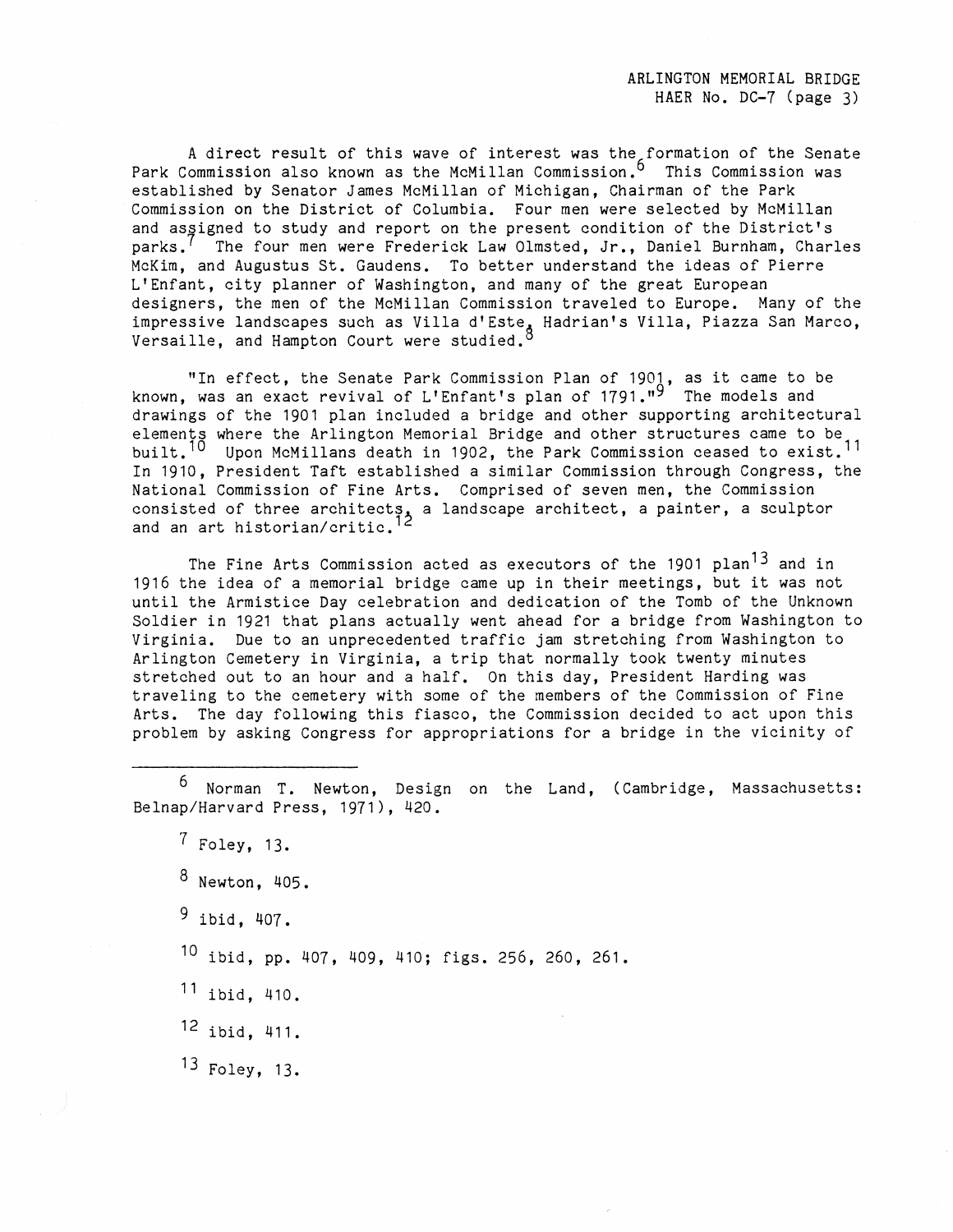Arlington Cemetery.<sup>14</sup> There were arguments presented that the bridge should be in line with New York Avenue extended but a final determination was made in 1922 when President Harding and the Commission visited the two proposed sites.<sup>15</sup> The bridge was, according to the 1901 plan, to span the Potomac from the west end of the Mall at the base of the Lincoln Memorial to Arlington Cemetery.

The Commission, rather than hold a competition to decide on the design team, chose the firm by direct selection, The architecture firm of McKim, Mead and White of New York City was specified to design the bridge with William Mitchell Kendall submitting a preliminary design in May of 1923, The bridge was neoclassical in style, keeping with the Lincoln Memorial and other monumental architecture in Washington. The design was well received by the Commission and work went ahead on the bridge, On May 27, 1927, Kendall submitted drawings for the Washington side of the bridge which included the parkway approach, seawall and watergate (see HAER #DC-7A); and at the same time included drawings depicting the Virginia terminus including the formal avenue from the bridge to Arlington Cemetery and the Boundary Channel extension of the Arlington Memorial Bridge (see HAER #DC-7B). Many complications regarding both termini arose, mostly concerning traffic demands but costs and aesthetics were also factors. The design for the Washington terminus was finally settled on March 15, 1928 and on the Virginia side as late as 1940,

The Arlington Memorial Bridge consists of nine arches which include a double leaf bascule span in the center with four masonry arches on either side plus two smaller spans over low level roadways which carry traffic through the abutments at each end of the bridge, The superstructure of the bridge rests on four abutments, one at each shore line and one on either side of the draw span with six piers in between the masonry arches, Between the pylons at each terminus the bridge measures 2,138 feet. The bridge deck width is ninety feet with sidewalks measuring fifteen feet and the roadway sixty feet.<sup>17</sup> A total of forty contractors worked on the construction of the bridge, all under the supervision of the Arlington Bridge Commission, The bridge foundation was built by H.P. Converse and Company, with the superstructure by the Hunkin-

<sup>14</sup> Sue A. Kohler, The Commission of Fine Arts: A Brief History 1910-1984, (Washington, D.C.: Commission of Fine Arts, 1984), 16.

<sup>17</sup> John L. Nagle, "The Arlington Memorial Bridge," The Military Engineer.  $(1928): 155.$ 

<sup>15</sup> Kohler, 16,

<sup>16</sup> ibid, 18.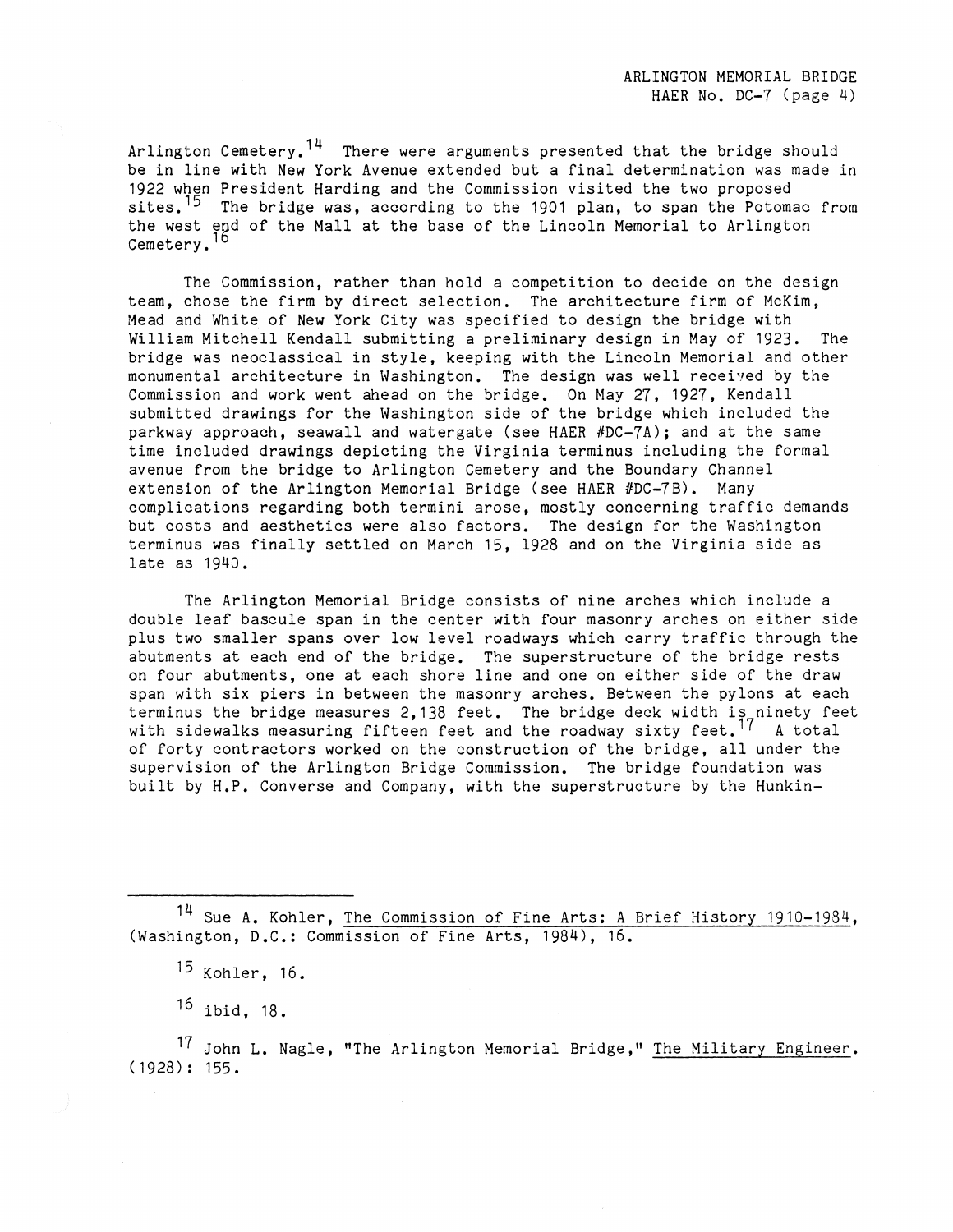Conkey Construction Company.<sup>18</sup> To obtain greater quality control, the granite for the bridge was purchased by the government and supplied to the contractor free.<sup>19</sup> The ring stones in the arch are load bearing, all other granite is used as veneer or ornamentation. The bridge is white in color to match the Lincoln Memorial and has a bush-hammered finish. The granite below the spring line is from the Stone Mountain Quarry in Georgia with all other granite coming from the Mount Airy Quarry in North Carolina. Most of the ornamentation on the bridge is made of granite. At each arch, except the bascule, there are bas relief eagles which face into each arch and are surrounded with a wave border. These discs measure twelve feet across and have fasces on each side. The keystone in each arch which is over water, not including the bascule span, is a six foot bison head. At the Arlington terminus of the bridge are two pair of pylons with eight foot eagles on top, The sculptor for all of this ornamentation was Paul C. Jennewein.

The bascule span was designed to blend with the style of the bridge. The fascia is built of ornamental pressed metal and, until recently was painted to match the granite; creating the illusion that the draw span did not exist. Out of six companies who entered into a design competition for the bascule span, Strauss Engineering Corporation was selected to design the structure with the Phoenix Bridge Company as builder.  $20$  The span is 216 feet long, with each of the counterweights weighing 5,000 tons.<sup>21</sup> Due to space constraints in the interior of the bridge, the counterweights could not be made of ordinary concrete. The weight of the concrete was raised to 271 pounds per cubic foot, which was done by adding steel punchings and swedish iron ore to the concrete mixture.<sup>22</sup> The span was able to open in sixty to ninety seconds.<sup>23</sup> Due to decreased shipping traffic on the Potomac, and the later down river construction of a fixed, low-clearance bridge, the bascule span has been permanently fastened in the closed position.

Most of the decisions regarding the bridge, design and otherwise, went smoothly. However, the lighting of the bridge was one of the topics that remained undecided for a period of almost four years. Aesthetics and engineering were in conflict over the subject of light standards for the

18 Commission of Fine Arts, Arlington Memorial Bridge, Parkway Approach, Inscription for First Panel. Drawing Number 2A3-15.

19 **Drawing,** 2E3-19

20 Nagle, 156.

83. 21 D.H. Gillette, "The Arlington Memorial Bridge," American Civic Annual,

22 C.C. Keyser, "Designing Concrete for Weight of 271 Pounds Per Cubic Foot," Journal of the American Concrete Institute, Volume 3, April 1932.

23 Myer, 20.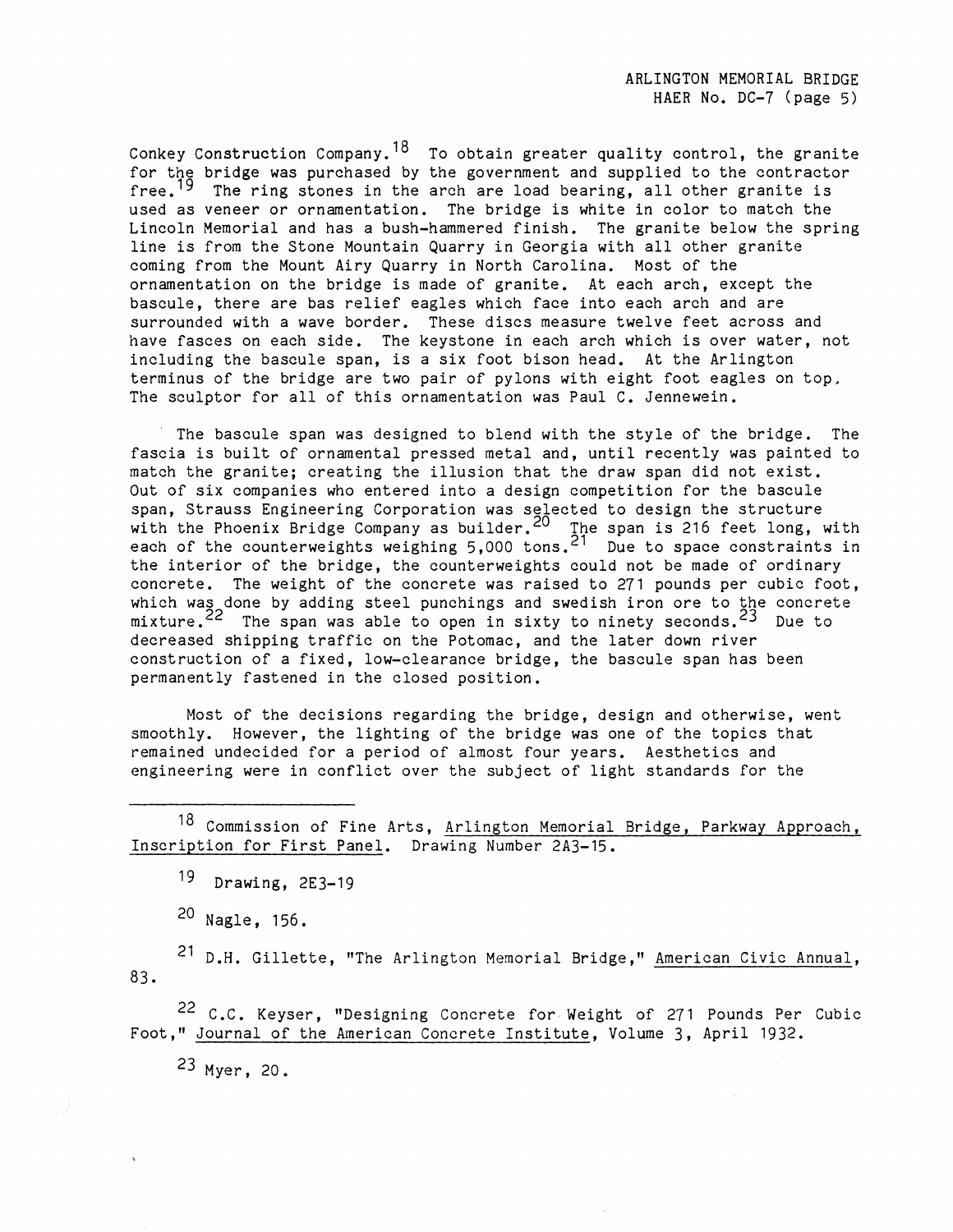bridge. **Many** different styles and heights of light posts were tried but between the architect, the engineer, and the Commission a common decision could not be made. William Kendall had designed a lighting standard but due to economic conditions at the time these were never constructed. Kendall's design came amidst several other suggestions and proposals regarding the lighting on the bridge; with the subject of neon being brought up twice! As a temporary measure it was decided to use light standards that were typical to the streets of Washington to light the bridge. Although temporary, these lights, designed by Frances D. Millet still light the Memorial bridge today.<sup>24</sup>

The Washington terminus of the Arlington Bridge is concluded with a pair of statues designed by Leo Friedlander which depict the Arts of War, namely Valor and Sacrifice. Coordinating with this pair are the Arts of Peace which punctuate the Rock Creek and Potomac Parkway at the Memorial Circle. Originally to be carved of granite, then of marble, these four statues were cast in Italy of bronze and then flame gilded with mercury and gold. Standing nineteen feet high these statues were set atop pedestals ornamented with carved wreaths and thirty six stars which represent the states of the Union at the end of the Civil War. These statues cost two hundred thousand dollars and were presented to the United States by the people of Italy. Their dedication on September 26, 1951 brought work on the Memorial Bridge to a conclusion.

<sup>24</sup> Kress-Cox Associates, P.C., Historic Structures Report Arlington Memorial Bridge, (Washington, D.C.: 1986), 119-126.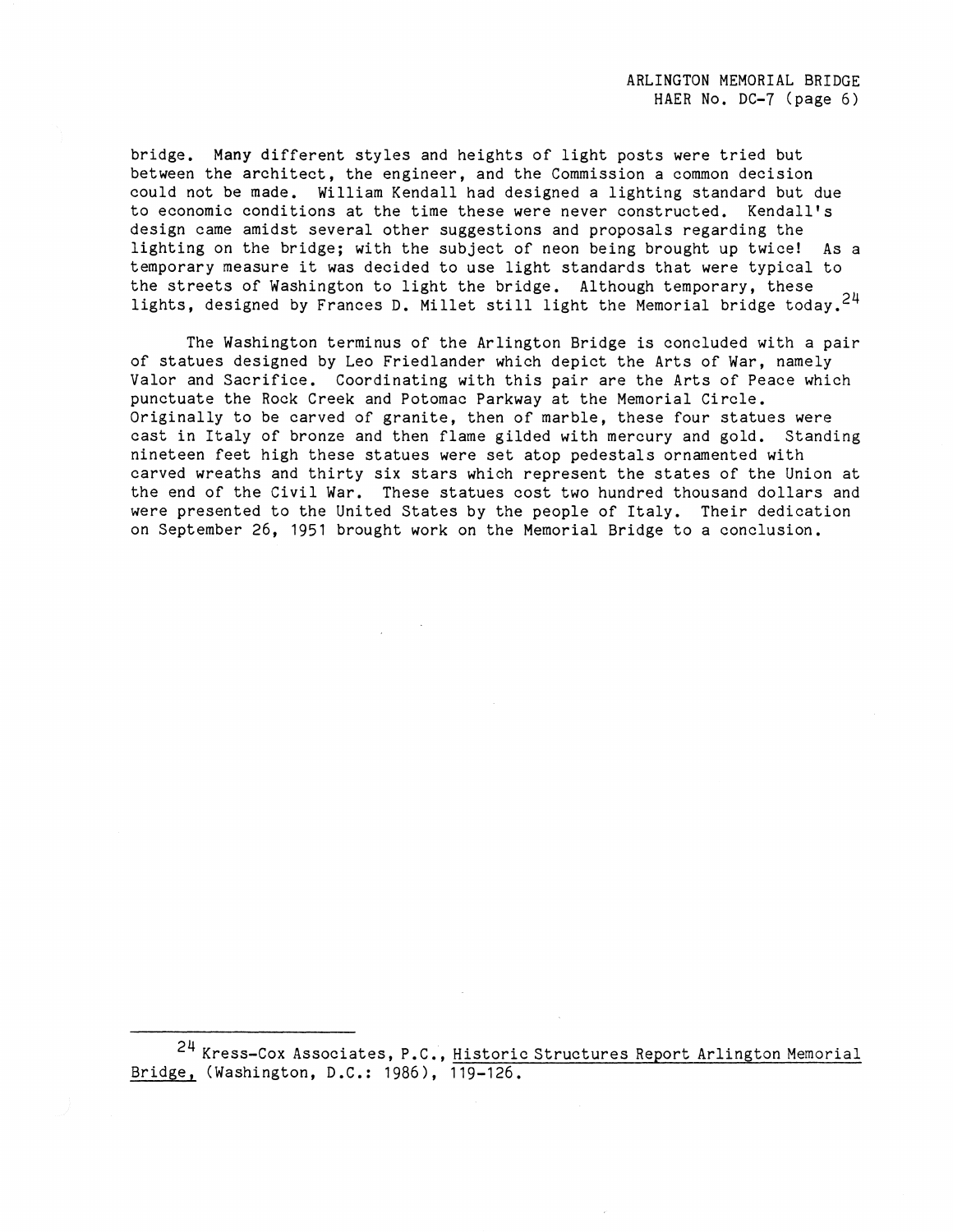### Bibliography

- Borman, Henry H. Bridges. New York: McMillan Publishing Co., 1934. Located at Martin Luther King Public Library (MLK), Washingtoniana Room (WR), Washington, D.C.
- Commission of Fine Arts. Drawings for Arlington Memorial Bridge. Located at National Capital Region Park Headquarters, Washington, D.C. Also located at the National Archives, Cartographic Division.
- Department of Highways. Washington Bridges Historic and Modern. March, 1956. Located at MLK, WR.
- Foley, Connie. River Port and Capital: The Architectural and Natural Landmarks of Washington. U.S. Department of the Interior, 1965.
- Gillette, D.H. "The Arlington Memorial Bridge." American Civic Annual. (1932): 81-83. Located at MLK, WR, in file: Bridges, Arlington Memorial, 1895-1918.
- "Government Engineers Incorporate Unique Features in Design of Creosoted Fender System for Arlington Memorial Bridge." Wood Preserving News. Volume IX Number 4, (April 1931): 42-44.
- Heine, Cornelius W. A History of the National Capital Parks. U.S. Department of the Interior, 1953. Located at MLK, WR.
- Keyser, C.C. "Designing Concrete for Weight of 271 Pounds per Cubic Foot." Journal of the American Concrete Institute. Volume 3 Number 8, (April 1932): 525-529.
- Kohler, Sue A. The Commission of Fine Arts: A Brief History 1910-1984. Washington, D.C.: The Commission of Fine Arts, 1984.
- Kress-Cox Associates, P.C. Historic Structures Report Arlington Memorial Bridge. Washington, D.C.: Kress-Cox Associates, 1986. Located at George Washington Memorial Parkway Headquarters, Turkey Run, Virginia.
- Myer, Donald Beekman. Bridges and the City of Washington. Washington, D.C.: The Commission of Fine Arts, 1974.
- Nagle, John L. "Draw Span of Arlington Memorial Bridge." The Military Engineer. Volume **XXII** Number 126, (November-December 1930): 518-522.

"The Arlington Memorial Bridge." The Military Engineer. Volume XX Number 110, (March-April 1928): 154-160.

Newton, Norman T. Design on the Land. Cambridge, Massachusetts: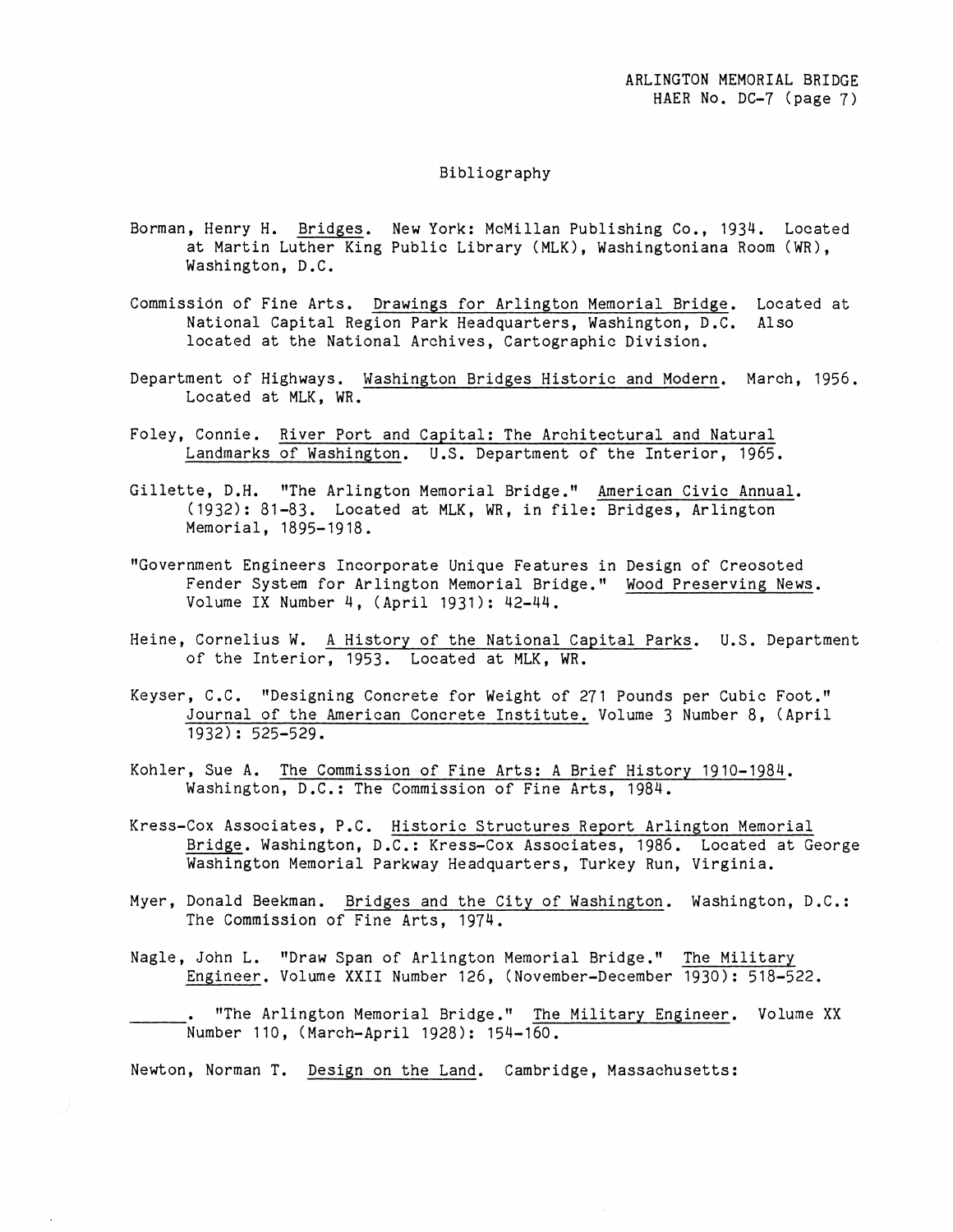Belnap/Harvard Press, 1971.

- Schuyler, Montgomery. "'Monumental' Engineering." The Architectural Record. (October, 1901): 615-640.
- Templeman, Eleanor Lee. Arlington Heritage. Privately published by the author, 1959.
- "The Memorial Bridge Competition." The Engineering Record. Volume XLI Number 16, (April 21, 1900): 361-369.
- "The.Modified Design for the Memorial Bridge over the Potomac at Washington." The Engineering Record. (October 13, 1900): 339.
- U.S. Department of Transportation. Final Construction Report, District of Columbia Bridge Repair. Federal Highway Administration Project No. 15A2, 1977. Located at U.S. Department of Federal Highways (Fed. Hwys.), Arlington, VA.
- U.S. Department of Transportation. Final Construction Report, Arlington Memorial Bridge and Approach Repairs, Painting of Bascule Span and Fascia Plates. Federal Highway Administration Project No. 15A3, 1977. Located at Fed. Hwys.

Washington Evening Star. Located at MLK, WR.

Washington Post. Located at MLK, WR.

Washington Sunday Star. Located at MLK, WR.

Whitney, Charles S. "Plain and Reinforced Concrete Arches." Report of Committee 312 Journal of the American Concrete Institute. Volume 12 Number 1, (September 1940): 1-26.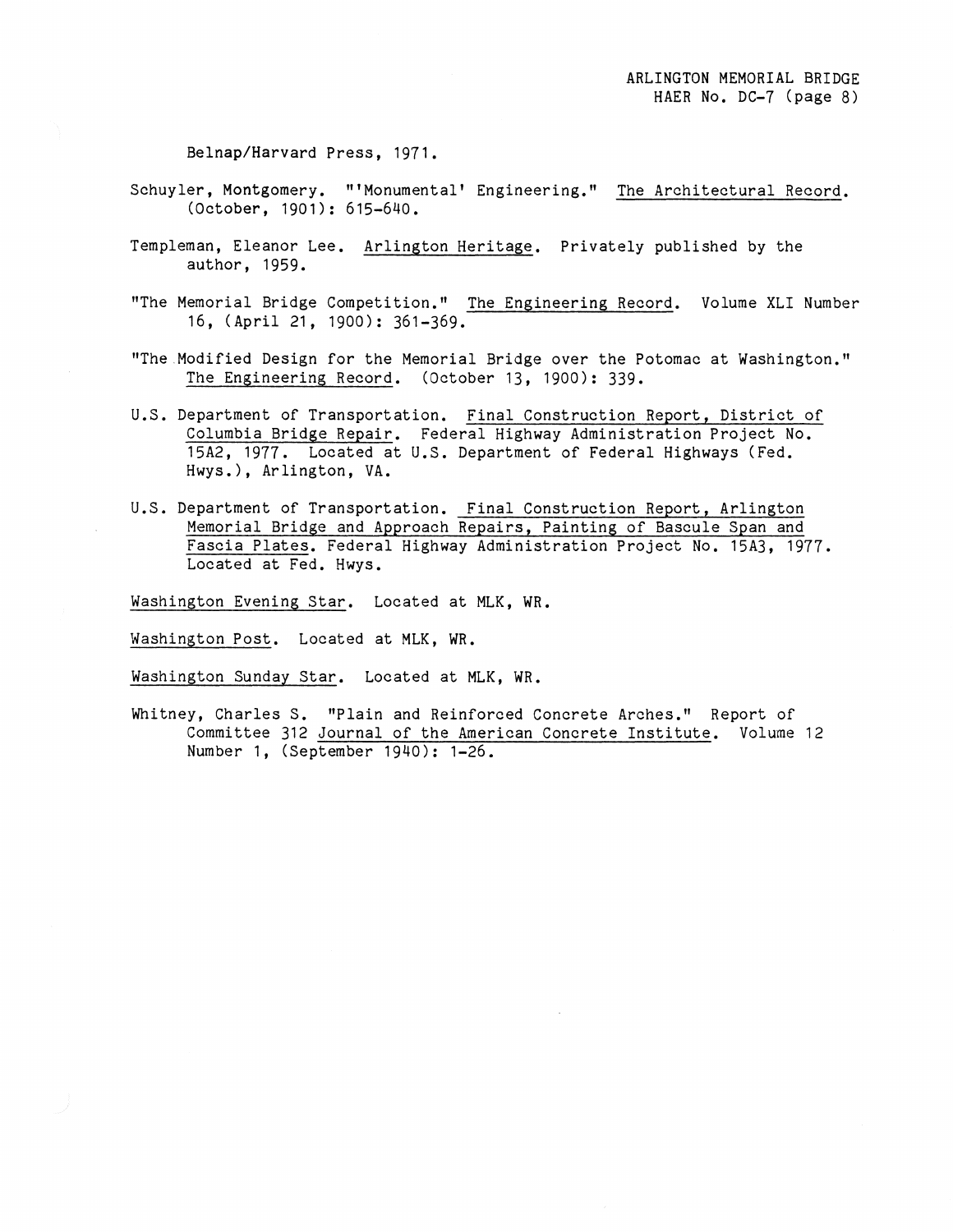Addendum To ARLINGTON MEMORIAL BRIDGE (Memorial Bridge) Spanning Potomac River between Lincoln Memorial and Arlington Cemetery Washington District of Columbia

HAER No. DC-7

HAER<br>DC<br>WASH,  $563 -$ 

PHOTOGRAPHS

Historic American Engineering Record National Park Service Department of the Interior P.O. Box 37127 Washington, D.C. 20013-7127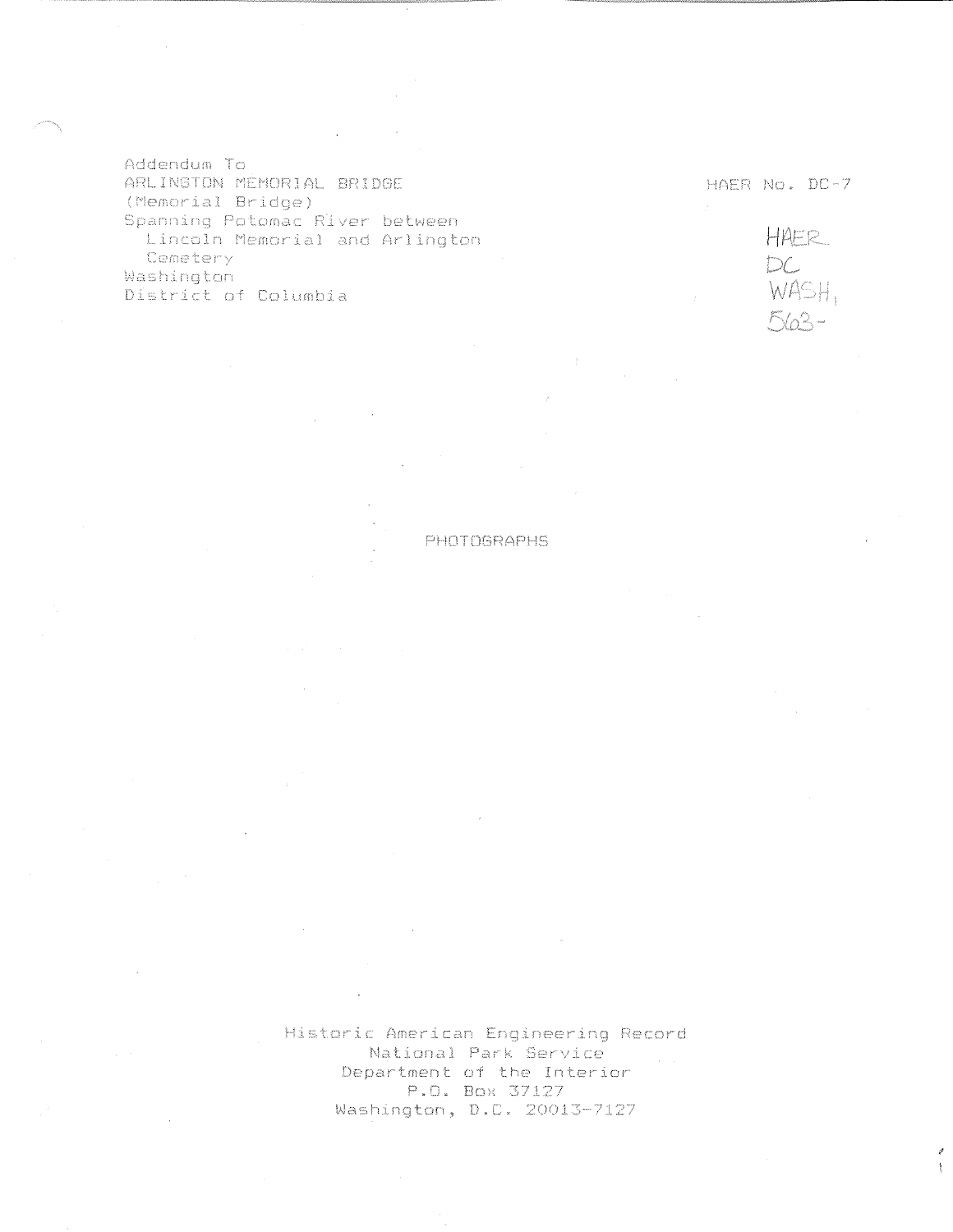ADDENDUM TO: ARLINGTON MEMORIAL BRIDGE (Memorial Bridge) George Washington Memorial Parkway Spanning Potomac River between Lincoln Memorial & Arlington National Cemetery **Washington** District of Columbia County District of Columbia

HAER No. DC-7



PHOTOGRAPHS

PAPER COPIES OF COLOR TRANSPARENCIES

HISTORIC AMERICAN ENGINEERING RECORD National Park Service U.S. Department of the Interior 1849 C St. NW Washington, DC 20240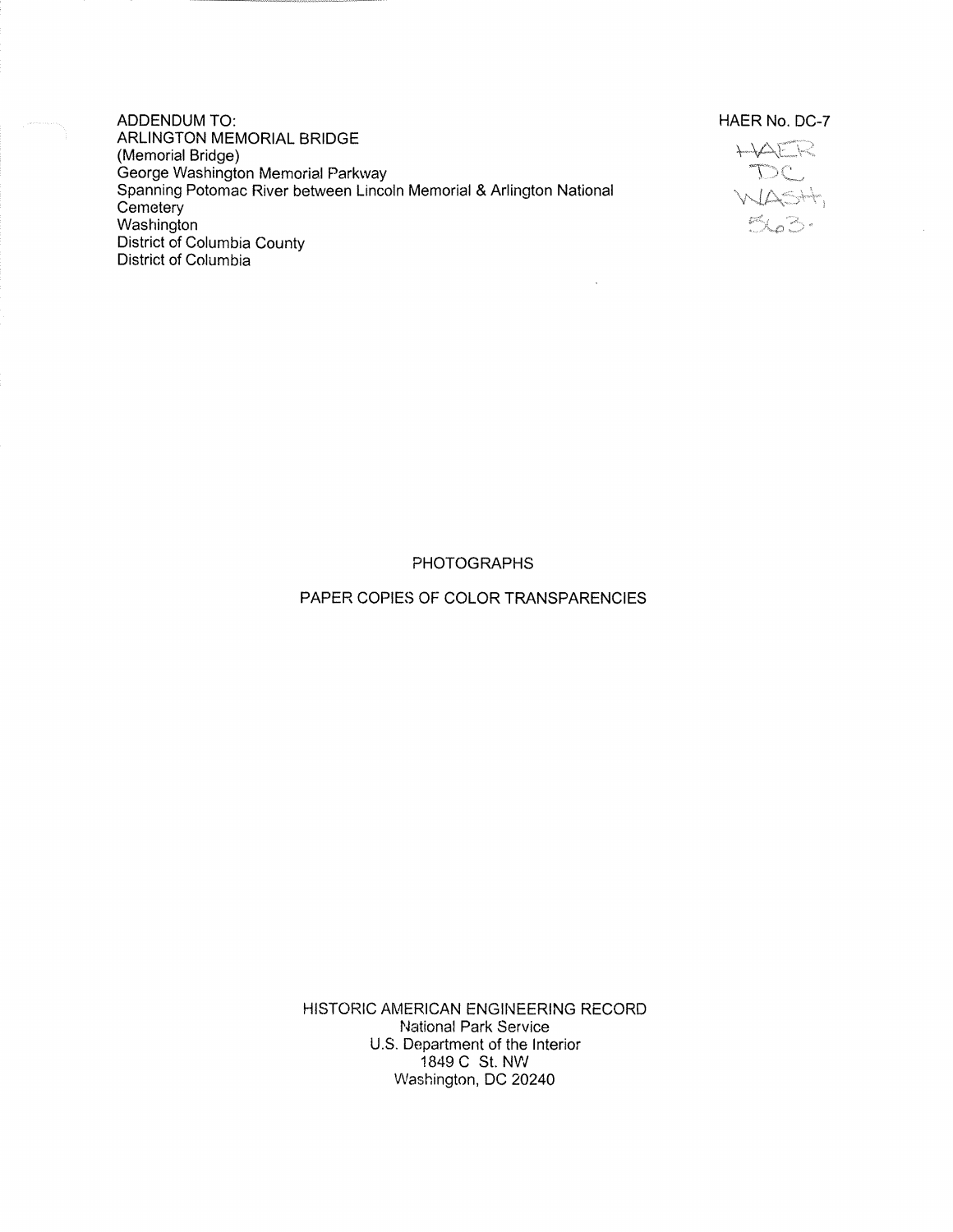HAER DC-7 *HAER DC,WASH,563-*

ADDENDUM TO: ARLINGTON MEMORIAL BRIDGE (Memorial Bridge) George Washington Memorial Parkway Spanning Potomac River between Lincoln Memorial & Arlington National Cemetery Washington District of Columbia

COLOR TRANSPARENCIES

HISTORIC AMERICAN ENGINEERING RECORD National Park Service U.S. Department of the Interior 1849 C Street NW Washington, DC 20240-0001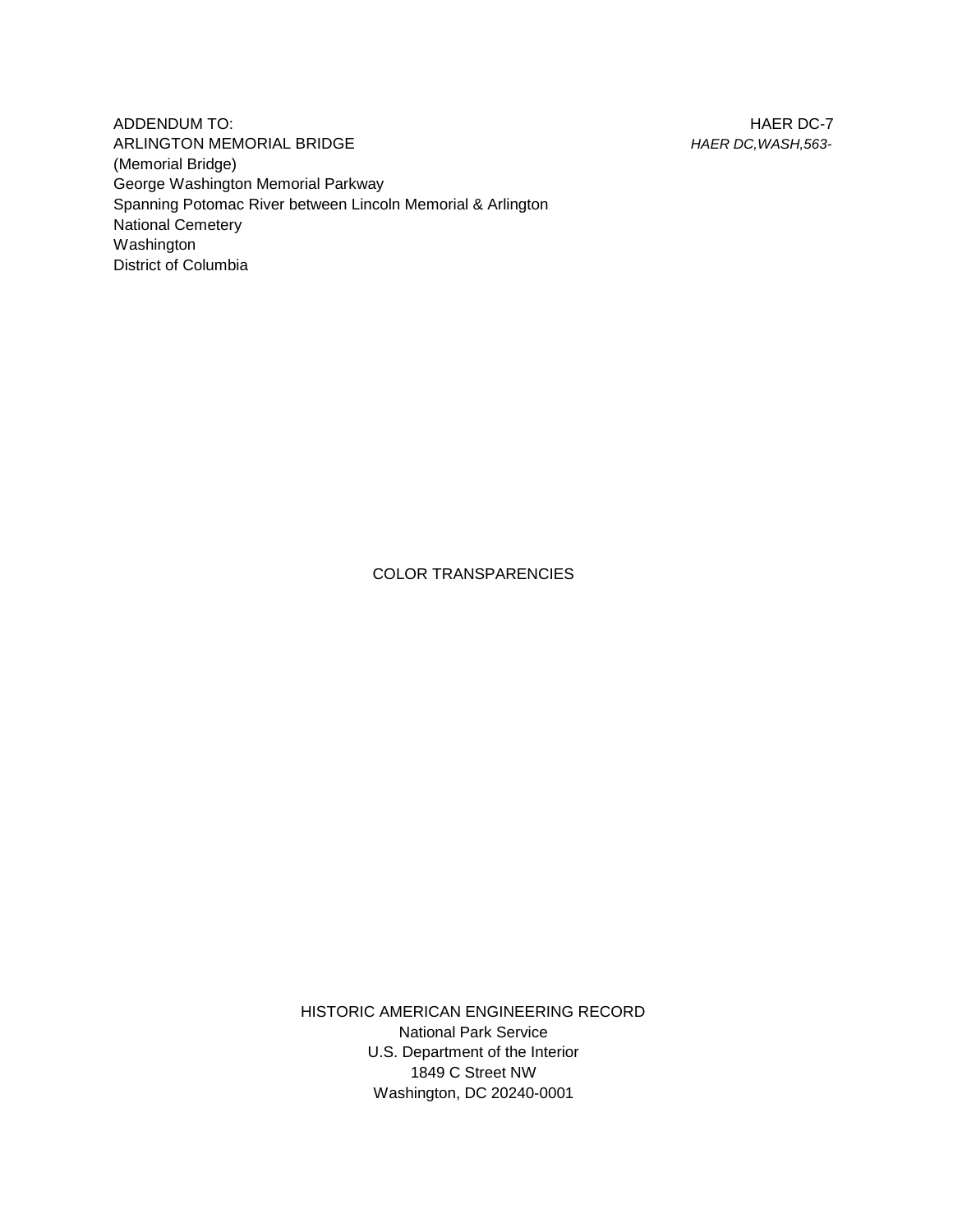Arlington Memorial Bridge: Watergate and Bridge Plaza HAER No. DC-7A Rock Creek and Potomac Parkway over Independence Avenue extended, along the Potomac. Adjacent to the Arlington Memorial Bridge and the Lincoln Memorial Washington

 $HACR$ District of Columbia  $\bigcup_{V \neq \uparrow} C$ ,  $V \neq \uparrow$ *rMZ~f*

### PHOTOGRAPHS WRITTEN HISTORICAL AND DESCRIPTIVE DATA

Historic American Engineering Record National Park Service Department of the Interior Washington, DC 20013-7127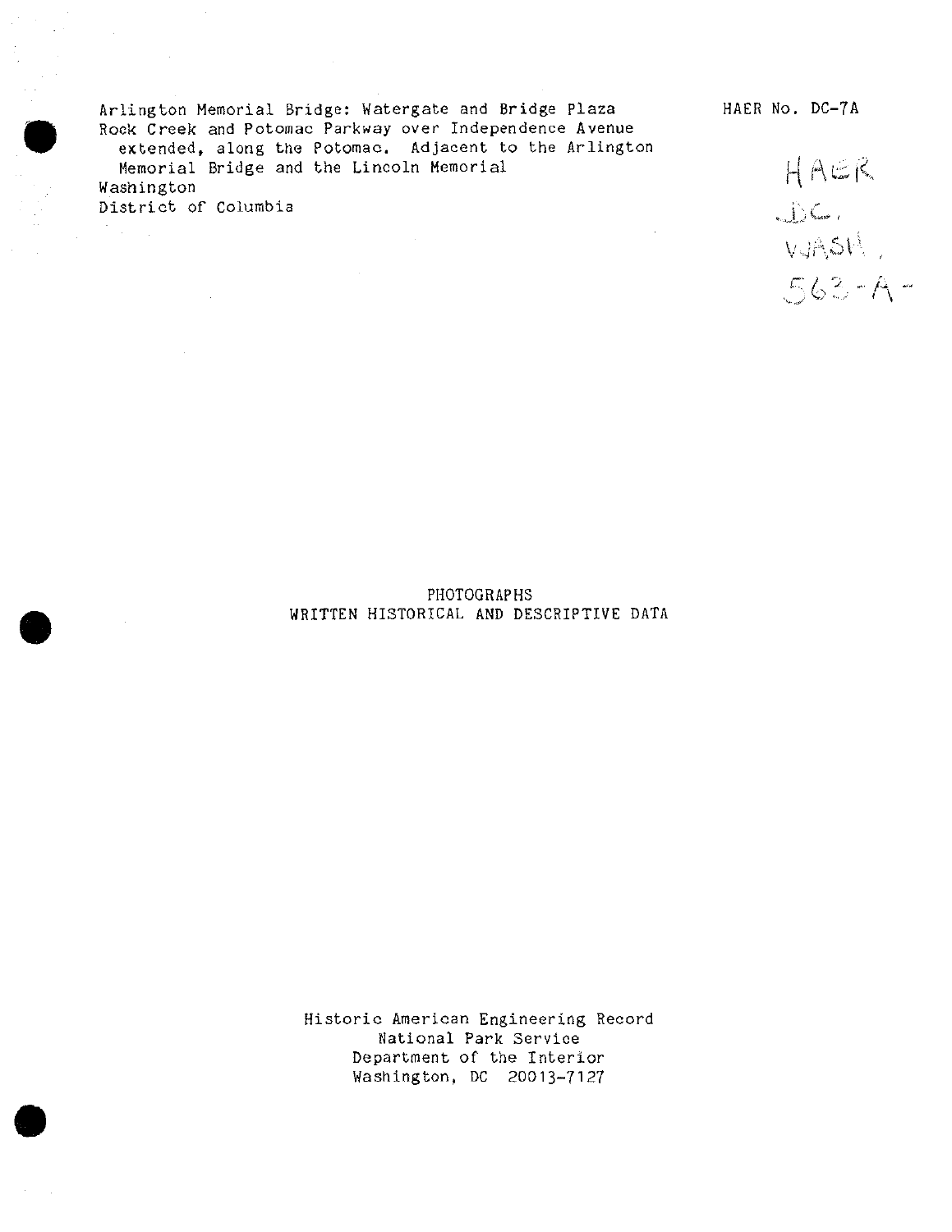# HISTORIC AMERICAN ENGINEERING RECORD

HAER *PC*<br>WASH<br>563-A-

## ARLINGTON MEMORIAL BRIDGE: WATERGATE AND BRIDGE PLAZA

HAER No. DC-7A

Location: Rock Creek and Potomac Parkway over Independence Avenue extended, along the Potomac. Adjacent to the Arlington Memorial Bridge and the Lincoln Memorial at the west end of the Mall in Washington, D.C.

> UTM: 18/321980/4306270 Quad.: Washington West

Date of

**#**

Construction: Designed 1929, Completed 1932

Architects: McKim, Mead and White, New York, New York; William Mitchell Kendall, Designer

Engineer: John L. Nagle, Designing Engineer, U.S. Corps of Engineers, W. J. Douglas, Consulting Engineer

Contractor: Grier-Lowrance Construction Company - foundations National Construction Company - superstructures

Present Owner; National Capital Region National Park Service Department of the Interior

Present Use: Three-fold in its use, this structure serves as a seawall for the Potomac, a Watergate with steps leading from the Potomac to Washington, and a bridge carrying the Rock Creek and Potomac Parkway traffic to the west end of the Mall.

Significance: The Seawall, Watergate and Bridge Plaza were designed in 1928 as part of the Arlington Memorial Bridge complex. The Seawall is patterned after the Arlington Memorial Bridge in its detailing and dimensioned granite facing, while the Bridge Plaza mirrors the entrance of the Memorial Bridge in its design and with its statuary. Although designed and built almost thirty years after the McMillan Commission was disbanded, this structure reflects the original intention of the Commission—to build a memorial bridge on this site which would join the North and South.

Historian: Elizabeth M. Nolin, 1988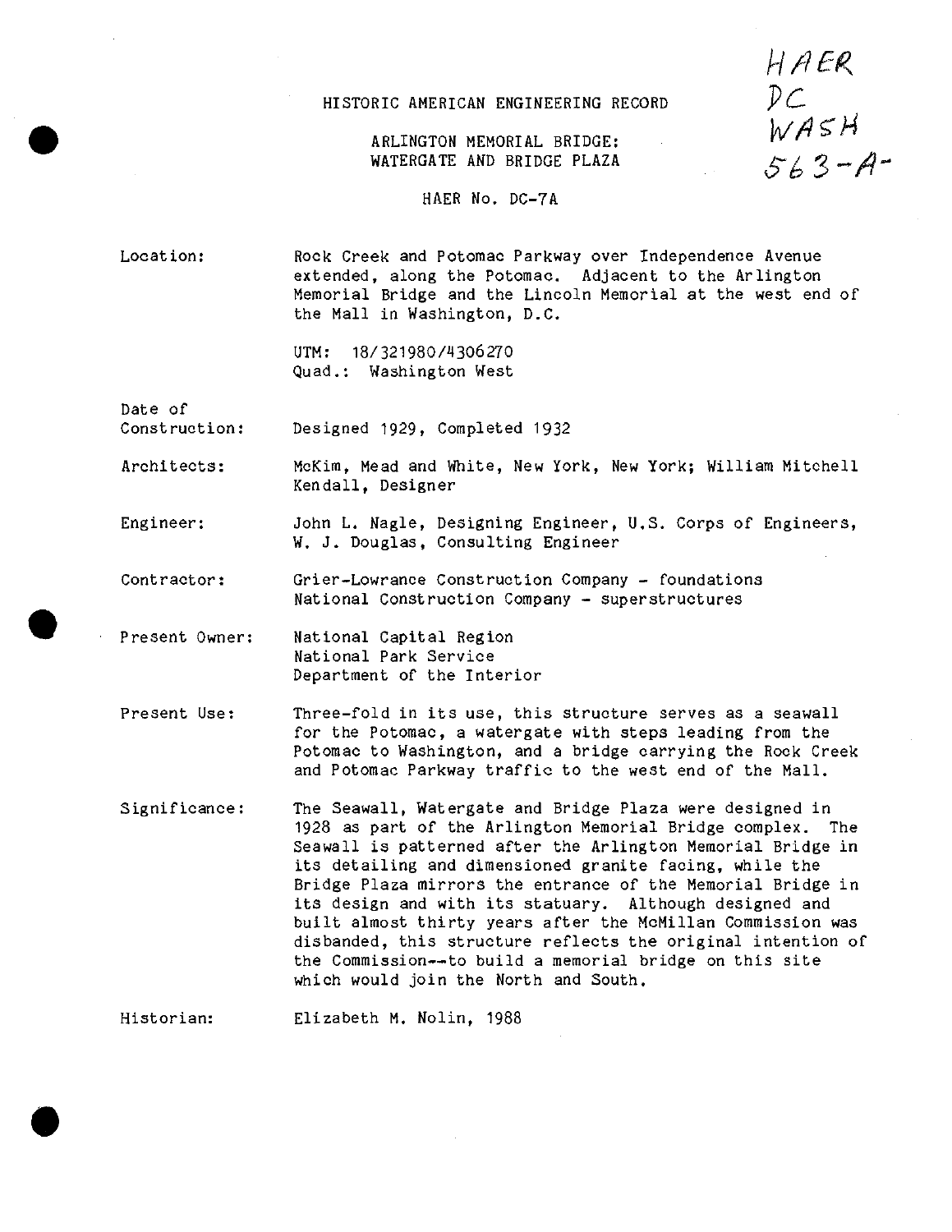ARLINGTON MEMORIAL BRIDGE WATERGATE AND BRIDGE PLAZA HAER No. DC-7A (page 2)

The S<mark>eaw</mark>all and Watergate were designed in the "Grand Manner"<sup>1</sup> as part of the Arlington Memorial Bridge complex to complement the Mall that stretches from the Capitol to the Lincoln Memorial and from there across the Arlington Memorial Bridge to Arlington National Cemetery, in compliance with the McMillan Plan.<sup>2</sup> The Rock Creek and Potomac Parkway approach and the Memorial Bridge are symmetrically aligned from a center point in the Lincoln Memorial, each of them angling off the center axis of the Mall 23<sup>0</sup>55'31". The Watergate and Seawall lie between these two roadways and the Potomac.<sup>3</sup> The Parkway approach carries traffic to the west end of the Mall and onto Memorial Bridge. The Parkway also passes under the approach, across the two sets of Watergate steps, under the abutment of the Memorial Bridge, and onto Ohio Drive. Each of the three structures is constructed of reinforced concrete, and faced with light gray granite, dimensioned masonry to match the Arlington Memorial Bridge.

The Watergate is a section of an arc consisting of forty granite steps that are 206 feet wide at the top and 230 feet at river level. Its original intent was truly that of a "watergate," a place where boats could tie  $up^4$  and where dignitaries could be welcomed to the city of Washington. $^5$  The Seawall acts as a retaining wall for the Watergate steps and both act as buttressing for the Parkway Approach, the Arlington Bridge and the Lincoln Memorial.

The history of these structures is tied in very closely with the design and construction of the Arlington Memorial Bridge. Prior to the construction of this area, a number of discussions had been held regarding the location and interaction of these structures. As originally designed by William M. Kendall of McKim, Mead and White, this area contained the Seawall and Watergate steps

 $1$  In the Grand Manner - from the French, recalling the time of Louis XIV. It is a method of building referring to thoroughly planned and designed architecture and architectural grounds of monumental proportions.

<sup>2</sup> Established in 1901 by Senator James McMillan, the commission consisted of two architects, Daniel Burnham and Charles McKim, a landscape architect, Frederick LawOlmsted, Jr., and <sup>a</sup> sculptor, Augustus St. Gaudens. The commission had been assigned to study the park system in the Washington, D.C, area and make recommendations for its improvement.

3 Arlington Memorial Bridge Commission, Watergate and Bridge Plaza Superstructure, Layout and General Notes, July 15, 1929.

<sup>4</sup> "Lincoln Memorial Area Transformed into Beauty Spot," The Sunday Star, September 28, 1930, Washington, D.C, 1.

<sup>5</sup> Sue A. Kohler, <u>The Commission of Fine Arts: A Brief History 1910-198</u>4, (Washington, D.C: U.S. Government Printing Office, 1985), 21.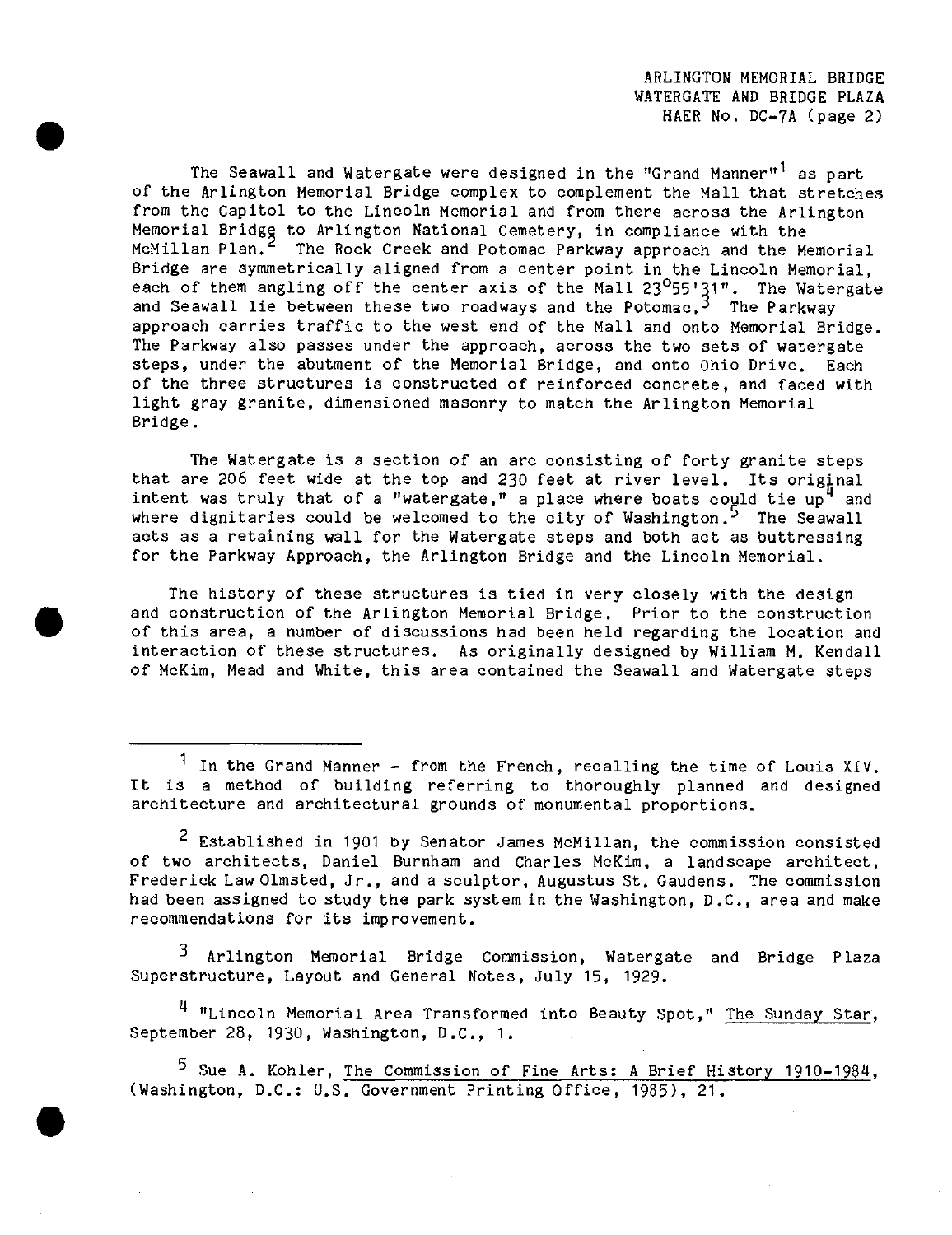ARLINGTON MEMORIAL BRIDGE WATERGATE AND BRIDGE PLAZA HAER No. DC-7A (page 3)

and a drive along the Potomac on the north side of the Bridge.  $6$  Colonel U.S. Grant III, Executing and Disbursing Officer for the Arlington Memorial Bridge Commission, expressed concern that Kendall'3 design would not be able to handle the traffic projections of the future and therefore suggested a roadway which would pass under the Parkway approach, bisecting the Watergate steps and going under the abutment of the Arlington Memorial Bridge, much as today.<sup>1</sup> Kendall felt Grant's idea was unacceptable because a roadway crossing the steps would destroy the integrity of the overall design. The Fine Arts Commission asked Kendall to rework the design to solve this problem. His solution; a 500 foot tunnel under the steps. Once again Grant expressed concern. He asked the commission to reconsider his original suggestion.<sup>3</sup> The Commission, not content with any of the solutions at this point, considered another. This new design replaced the steps with a retaining wall and promenade along the roadway. The final solution was a set of narrow steps with the roadway at the foot of the steps and another set of steps below the  $\,$ roadway to accommodate the ebb and flow of the river. $\rm{^3}$  This was the first road of this type in the parks in Washington,  $D.C.$ <sup>10</sup>

Two pairs of bronze equestrian statues further add to the grandeur of this site where the Lincoln Memorial Circle is intersected by the Bridge and by the Parkway approach. The pair representing the Arts of War are located at the Arlington Memorial Bridge while the pair representing the Arts of Peace are located at the Parkway approach. Designed by sculptor James Earle Fraser, the Arts of Peace symbolize Music and Harvest, and Aspiration and Literature.

<sup>A</sup> competition was announced in the Washington Post on August *<sup>U</sup>t* <sup>1929</sup> regarding a design for a pair of statues to depict the Arts of Peace, but due to lack of funds they were not constructed until 1949. Count Sforza, Prime Minister of Italy, in a good will gesture towards the United States, paid for the casting of the sculptures which cost \$200,000. Approximately two years

<sup>6</sup> Kress-Cox Associates, P.C., <u>Historic Structures Report, Arlington Memorial</u> Bridge, (Washington, D.C: 1986), 108.

 $7$  ibid.

 $^8$  ibid, 111.

<sup>9</sup> ibid, 113.

<sup>10</sup> "Tunnel Under Memorial Bridge O.K.'d to Prevent Future Congestion," The Evening Star, September 20, 1927, Washington, D.C, 1.

<sup>11</sup> Program for the dedication of the statues, MLK, WR "Arlington Memorial Bridge" File.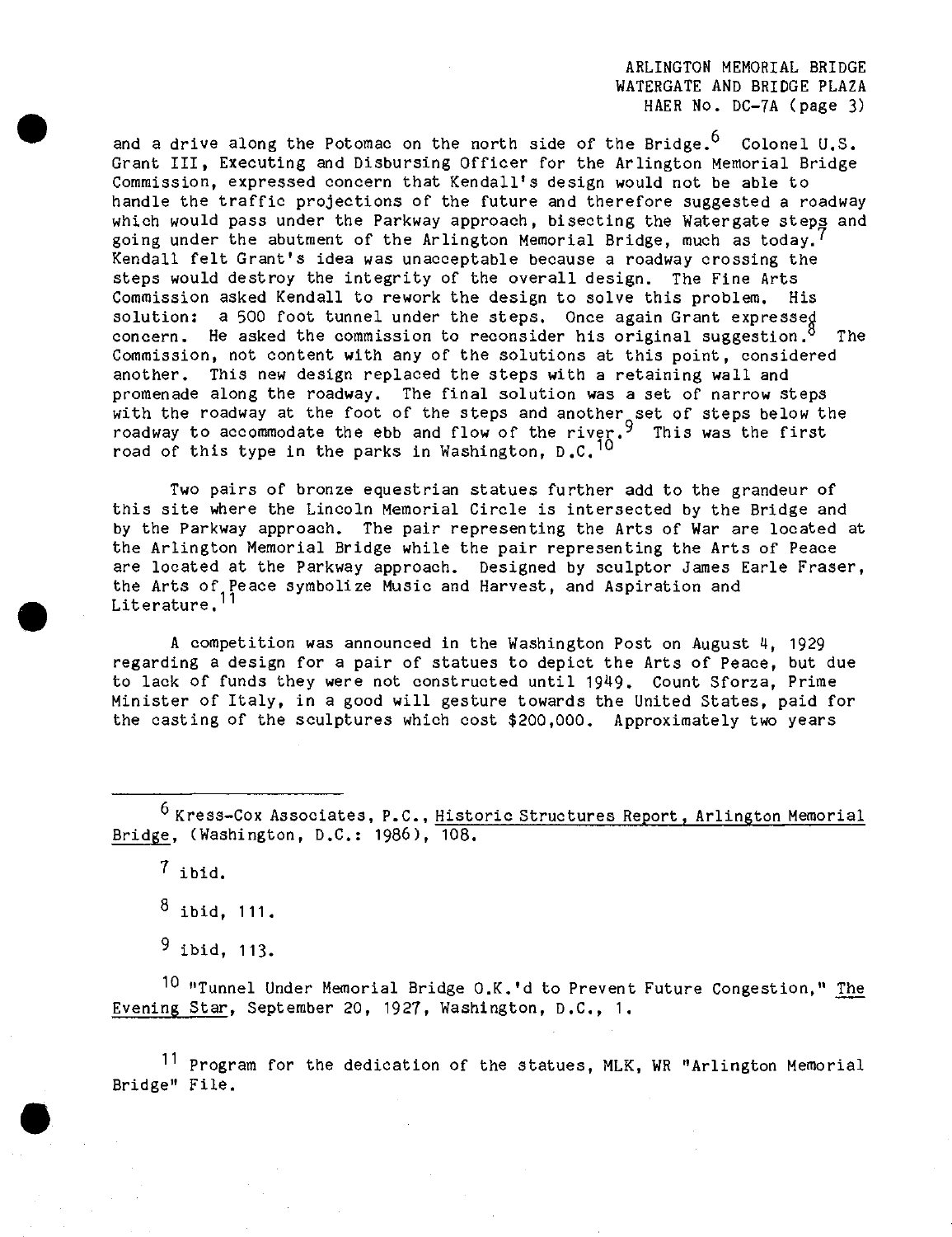ARLINGTON MEMORIAL BRIDGE WATERGATE AMD BRIDGE PLAZA HAER No. DC-7A (page 4)

later the statues were dedicated.<sup>12</sup>

Research has not turned up the actual construction details regarding the Seawall, Watergate, and Bridge Plaza. The lack of available information could be due to the subordinate nature that these structures played in the monumental project of designing and constructing the Arlington Memorial Bridge.

12 Program for the dedication of the statues.

**•**